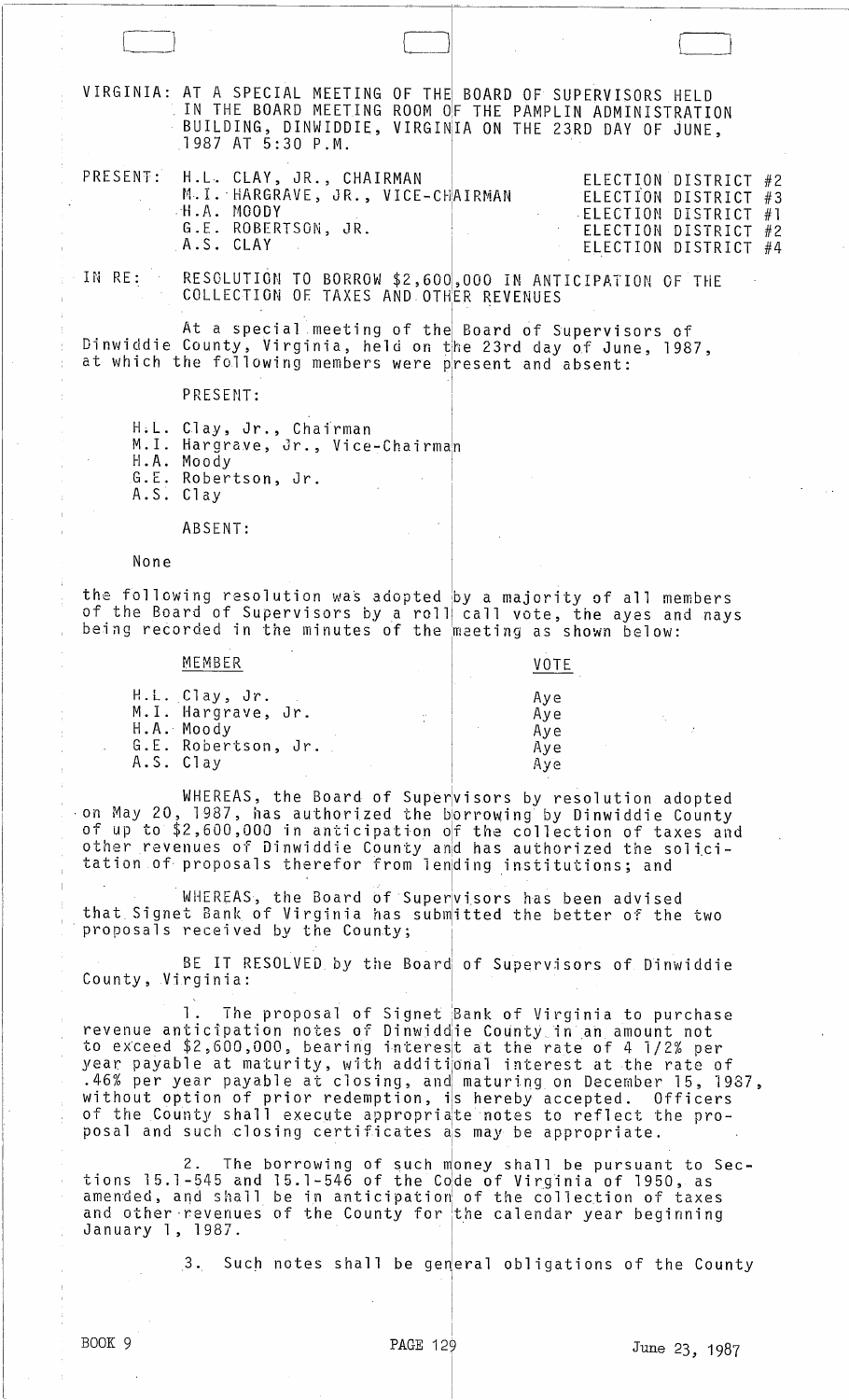and shall be payable from the collection of the taxes and other revenues for the calendar year beginning January 1, 1987. In addition, the full faith and credit of the County is hereby pledged to the payment of the notes.

4. The County hereby designates the notes as "qualified tax-exempt obligations " for the purpose of Section 265(b}(3} of the Internal Revenue Code of 1986. The County hereby represents and covenants as follows:

(a) The County will in no event designate more than \$10,000,000 of obligations as qualified tax-exempt obligations in 1987, including the notes, for the purpose of such Section 265(b)(3);

(b) The County and all its "subordinate entities," within the meaning of such Section 265(b}(3}, have not issued more than \$10,000,000 of tax-exempt obligations in 1987 (not including "private activity bonds," as defined in Section 141 of the Code, other than "qualified 501(c)(3) bonds," as defined in Section 145 of the Code), including the notes;

(c) Barring circumstances unforeseen as of the date of delivery of the notes, the County will not issue tax-exempt obligations itself or approve the issuance of tax-exempt obligations of any of such subordinate entities if the issuance of such taxexempt obligations would, when aggregated with all other tax-exempt obligations theretofore issued by the County and such subordinate entities in 1987, result in the County and such subordinate entities having issued a total of more than \$10,000,000 of tax-exempt obligations in such year (not including private activity bonds other than qualified 50l(c)(3) bonds}, including the notes; and

(d) The County has no reason to believe that the County and such subordinate entities will issue tax-exempt obligations in 1987 in aggregate amounts that will exceed such \$10,000,000 limit.

5. The County hereby covenants that it shall not permit the gross proceeds of the Notes to be used in any manner that would result in either Cal 10% or more of such proceeds being considered as having been used directly or indirectly in any trade or business carried on by any person other than a governmental unit as provided in Sec. 141(b) of the Code, or (b) 5% or more of such proceeds being considered as having been used directly or indirectly to make or finance loans to any persons other than a governmental unit as provided in Sec.  $141(c)$  of the Code.

6. The County hereby represents and covenants as follows:

(a) The County and all its "subordinate entities",<br>within the meaning of Sec. 148(f) (4) (iii) of the Code, have not issued more than \$5,000,000 of tax-exempt obligations in 1987 (not including "private activity bonds," as defined in Sec. 141 of the Code), including the Notes;

(b) Barring circumstances unforeseen as of the date of delivery of the Notes, the County will not issue tax-exempt obligations itself or approve the issuance of tax-exempt obligations of any such subordinate entities if the issuance of such tax-exempt obligations would, when aggregated with all other taxexempt obligations theretofore issued in 1987 by the County and such subordinate entities, result in the County and such subordinate entities having issued a total of more than \$5,000,000 of taxexempt obligations in such years (not including private activity bonds), including the Notes;

(c) The County has no reason to believe that the County and such subordinate entities will issue tax-exempt obligations in 1987 in aggregate amounts that will exceed such \$5,000,000 limit; and

> $\sim$  $\sim$

 $\omega_{\rm c}$  ,  $\omega_{\rm c}$  ,  $\omega_{\rm c}$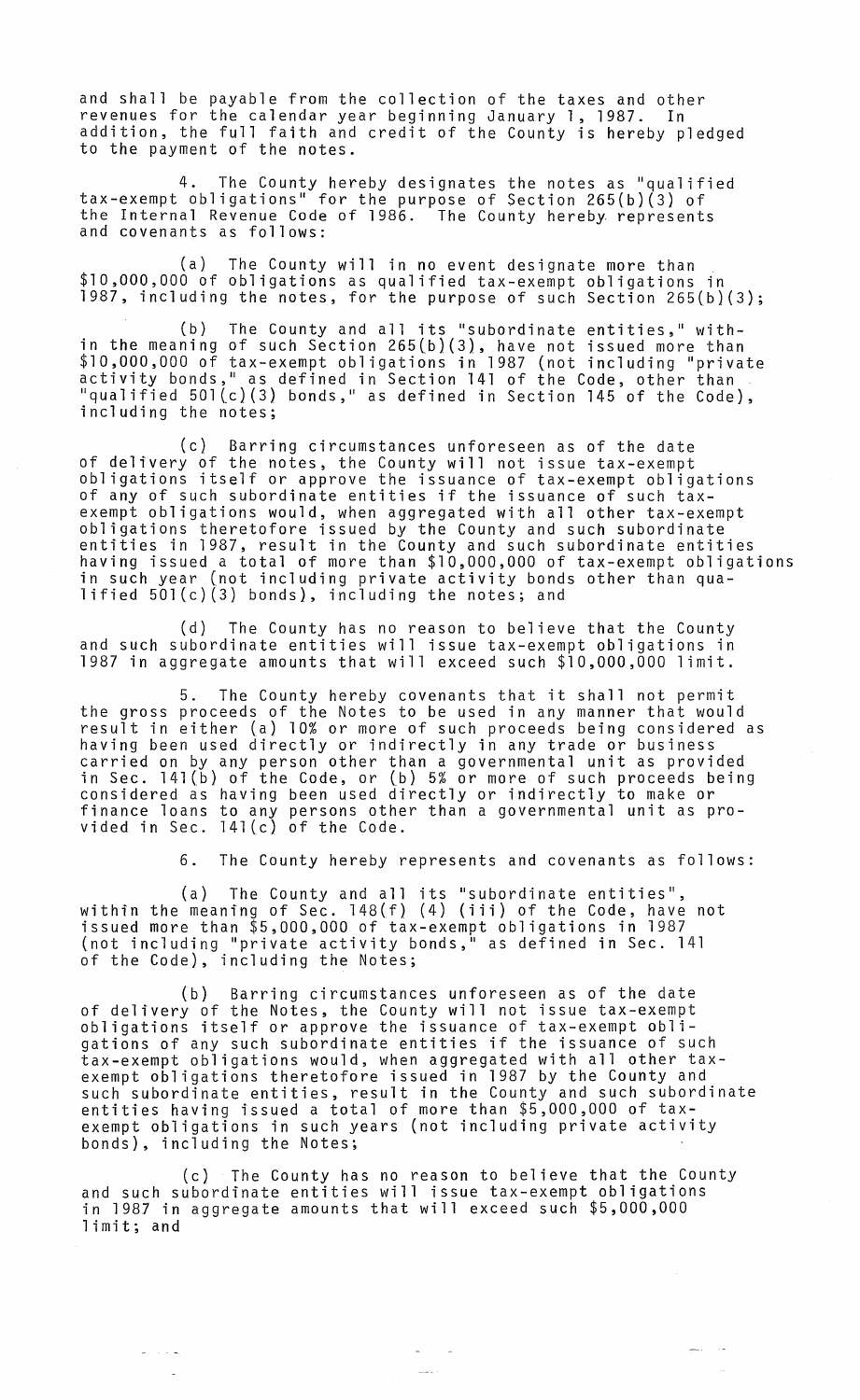(d) At least 95% of the  $pr\overline{0}$  ceeds of the Notes shall be used for "local government activities" of the County within the meaning of Sec.  $148(f)(4)(ii)$  of the Code.

7. Except as modified hereby, the resolution adopted<br>on May 20, 1987, is hereby approved and confirmed.

The undersigned Clerk of the Board of Supervisors of Dinwiddie County, Virginia, hereby certifies that the foregoing constitutes a true and correct extract from the minutes of a special meeting of the Board of Supervisors held on the 23rd day of June, 1987, and of the whole thereof so far as applicable ady of band, 1987, and of the whole thereof

WITNESS my signature and the seal of the Board of Supervisors of Dinwiddie County, Virginia, this 25th day of June, 1987.

I

I

 $\begin{bmatrix} 1 & 0 & 0 & 0 & 0 & 0 & 0 \\ 0 & 0 & 0 & 0 & 0 & 0 & 0 \\ 0 & 0 & 0 & 0 & 0 & 0 & 0 \\ 0 & 0 & 0 & 0 & 0 & 0 & 0 \\ 0 & 0 & 0 & 0 & 0 & 0 & 0 \\ 0 & 0 & 0 & 0 & 0 & 0 & 0 \\ 0 & 0 & 0 & 0 & 0 & 0 & 0 \\ 0 & 0 & 0 & 0 & 0 & 0 & 0 & 0 \\ 0 & 0 & 0 & 0 & 0 & 0 & 0 & 0 \\ 0 & 0 & 0 & 0 & 0 & 0 &$ 

Flerk, Board of Supervisors *pf* Dinwiddie County, IVi rg in i a

 $\vert$ 

 $(SEAL)$ 

IN RE: CLAIMS

Upon motion of Mr. Hargrave, seconded by Mr. A. Clay, Mr. Hargrave, Mr; Clay, Mr. Moody, Mrl. Robertson, Mr. Clay voting " $\alpha$ ye",  $\alpha$ ",  $\beta$ ",  $\beta$ ",  $\beta$ ",  $\beta$ ",  $\beta$ ",  $\beta$ ",  $\beta$ ",  $\beta$ ",  $\beta$ ",  $\beta$ ",  $\beta$ ",  $\beta$ ",  $\beta$ ",  $\beta$ ",  $\beta$ ",  $\beta$ ",  $\beta$ ",  $\beta$ ",  $\beta$ ",  $\beta$ ",  $\beta$ ",  $\beta$ ",  $\beta$ ",  $\beta$ ",  $\beta$ ",  $\beta$ ",  $\beta$ ",  $\beta$ ",  $\beta$ ",

BE IT RESOLVED by the Board of Supervisors of Dinwiddie County, Virginia that the following Cjlaim be approved and funds appropriated for same:

General Fund check  $#87-1338$  in the amount of  $$5,213.33$ .

IN RE: SALE OF EASTSIDE SCHOOL--AUTHORIZATION TO ADVERTISE<br>PUBLIC HEARING

Upon motion of Mr. Hargrave, seconded by Mr. A. Clay, Mr. Hargrave, Mr. Clay, Mr. Robertson, Mr. Moody, Mr. Clay voting "aye", the County Administrator was authorized to advertise a public hearing for the July 15, 1987 meeting to receive public input on the sale of Eastside Elementary School.

IN RE: ADJOURNMENT

Upon motion of Mr. Hargrave, seconded by Mr. Moody, Mr. Hargrave, Mr. Moody, Mr. Robertson, Mr. Clay, Mr. Clay voting "aye",

I

i. I I I I

I I I

ATTEST

the meeting was adjourned at 5:54 P.M.<br>Allen Minister of the set of the set of the set of the set of the set of the set of the set of the set of the set of the set of the set of the set of the set of the set of the set of CLAY, JR., CHAIRMAN